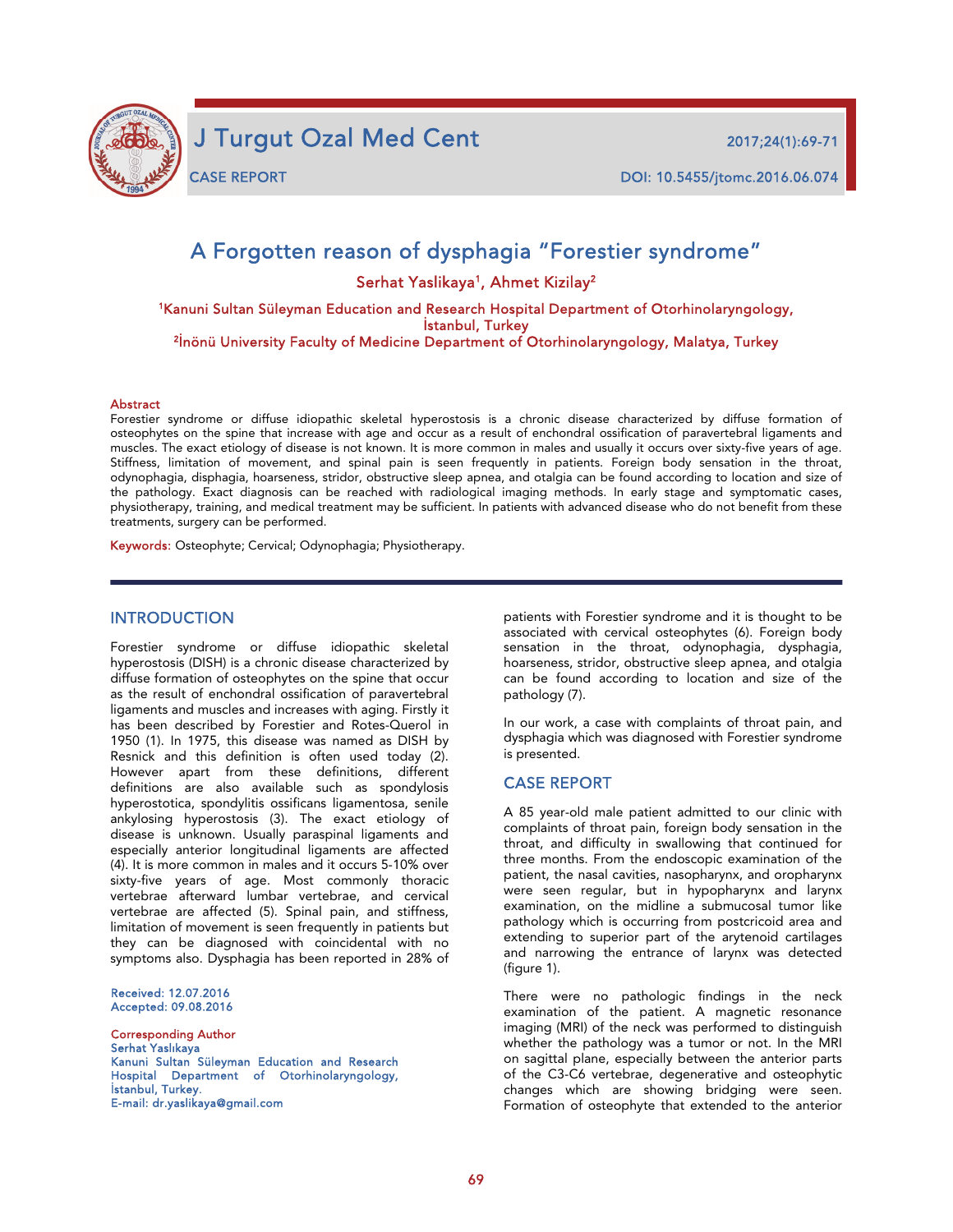part and causing pressure on the pharynx was prominent especially at C5 level (figure2).



Figure1. In endoscopic examination a submucosal tumor like pathology which is forming by osteophytes is seen on the midline of the hypopharynx.





Additionally, the patient's lab tests were found normal. According to the examination, MRI findings, and lab test; the patient was diagnosed with Forestier syndrome and the treatment was planned. Because the patient's complaints were not serious, only antireflux and antiinflammatory drugs were prescribed. The controls of the patient, who benefits pretty much from the medical treatments and refuses the surgical treatment, are continuing.

# **DISCUSSION**

Ossification which is occurring at the end of the degenerative process is responsible from pathogenesis of the Forestier syndrome or DISH. In degenerative process, inflammation of the anterior longitudinal ligament spreads to foramen magnum to sacrum.

Posterior longitudinal ligament, ligamentum flavum, and intervertebral disc space can be accompanied in this process. Radiological imaging methods and endoscopic examinations are directive for the diagnosis of the illness. X-ray films, computed tomography, or MRI and barium esophagography can be performed for diagnosis. In endoscopic examination a submucosal mass which narrows the pharynx, and esophagus can be seen. Esophageal stenosis that occurred due to pressure of the osteophytes can be detected with barium esophagography. In our case because we reached the diagnosis with MRI which was performed for the hypopharynx tumors that we especially suspected, we did not perform any other imaging methods. The radiological diagnosis requires a minimum of two (according to Forestier), or three (according to Resnick) continuous intervertebral bridges (7). According to Utsinger, in early stage cases that have only one intervertebral bridge or cases with entesophites without intervertebral bridge must be suspected from DISH. The Utsinger's criteria were required the following; preservation of the intervertebral disk spaces in effected areas, absence of sacroiliac erosion, or bone fusion and, the lack of ankylosing on the facet joints (8).

Although the etiopathogenesis is not known precisely, trauma may accelerate the course. Furthermore stress trauma, metabolic and endocrine disorders such as obesity, diabetes, hypoparathyroidism, hyperuricemia, dyslipidemia, hypervitaminosis A and also genetic factors, infection diseases, and cardiovascular disorders can be counted between the risk factors (6, 7, 9). There were no additional risk factors in our patient other than hypertension.

Several diseases such as ankylosing spondylitis, spondylosis deformans, osteoarthritis, acromegaly, and degenerative diseases of intervertebral discs should come to mind in differential diagnosis. Additionally in differential diagnosis of the dysphagia tumors of the neck, mediastinum, medulla spinalis and lungs also motility disorders of esophagus, esophageal stricture, esophagitis, Zenker's diverticulum, Plummer Vinson syndrome, reflux, vascular disorders, neurologic deficits, globus hystericus, and dermatomyositis should be considered (6).

In early stage and symptomatic cases, conservative treatment such as physiotherapy, training, and steroids, nonsteroidal antiinflammatory drugs, myorelaxants, and antireflux drugs may be sufficient (6,10). In patients with advanced dysphagia, persistent pain, and excessive weight loss that do not benefit from conservative treatments, surgery can be performed (10, 11). However, because the disease is basically inflammatory, the excision of the bone formations that are causing pressure can not always yield positive results. The patients that undergo surgery should be selected very carefully because the recurrence rates are high even after the surgery (10). Our case was benefited from medical treatment and surgery was not performed.

It should be suspected from Forestier syndrome especially in elderly male patients who admit to